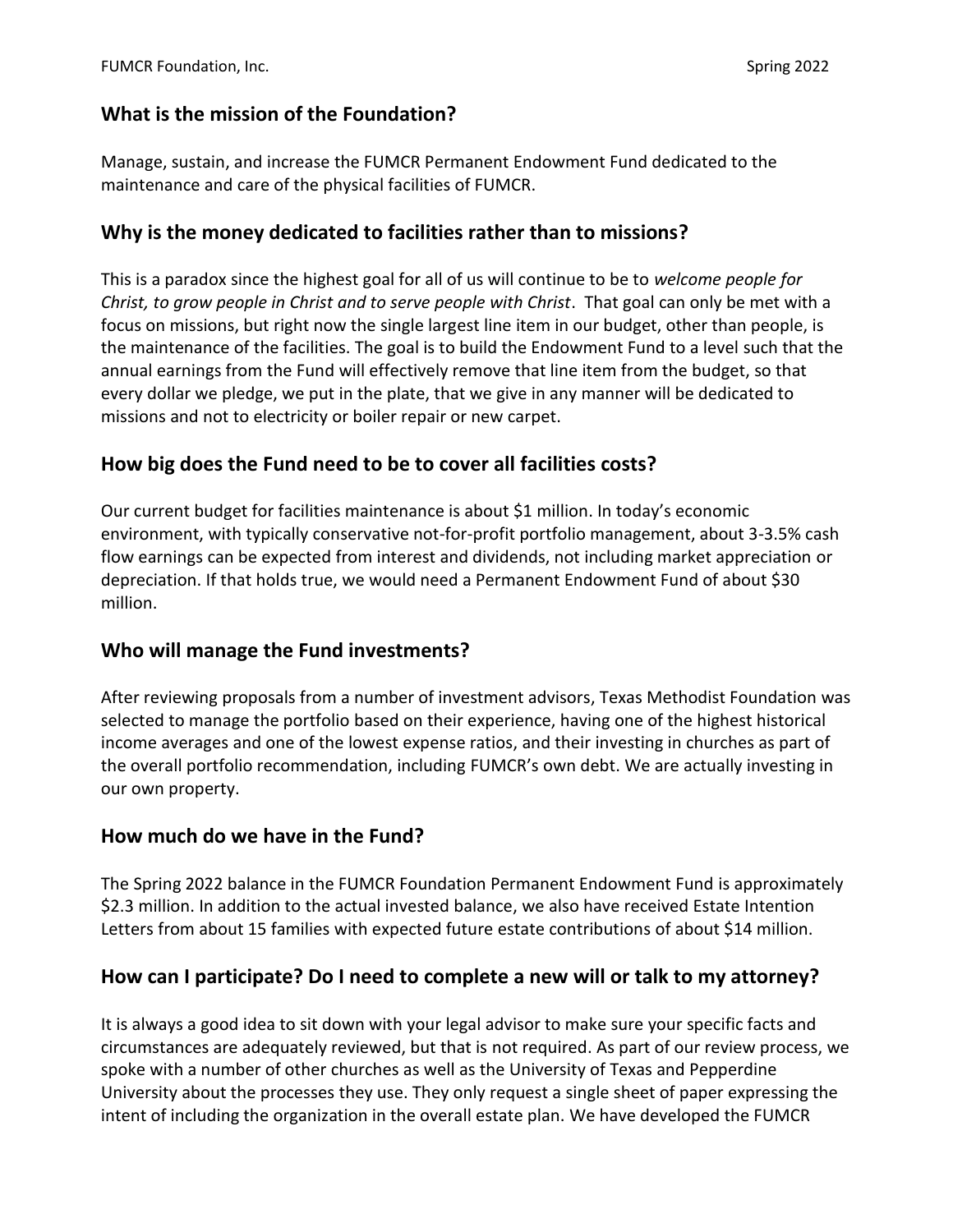Foundation, Inc. Estate Intention Letter to accomplish this goal. Simply complete the Form and send it to Dianne Weideman in the church office. That's it. It is a good idea to let your family know of this choice, and if you include a copy with your Last Will and Testament, then it will be easier for your executor/executrix to fulfill your wishes when the time comes.

## **What happens if the United Methodist Church splits?**

The FUMCR Foundation, Inc. charter provides that any funds maintained will remain with First United Methodist Church Richardson. The contributions to the Foundation Permanent Endowment Fund will always be dedicated to the benefit of FUMCR.

The Estate Intention Letter, which signifies your long-term plans for supporting the church, is totally revocable. If, for any reason, you change your mind or wish for your estate gift to benefit a different organization, you can send a letter, email, or other communication to FUMCR to let the church know of your change of plans.

# **What if I change my mind about including the Foundation in my estate and I tell my family that I changed my mind, but the letter of intent is still at the church?**

From a practical standpoint, the Estate Intention Letter is simply what its title suggests - a document indicating your intention. Upon your demise, the church will notify your family or your estate representative of your intention. If the intention of your gift is disputed or if your intention is denied by your children or your representative, the church will not pursue any legal remedy. The Church and the Foundation only wish to follow your direction and your interests. If you want the process to be more formal so that no one can change your wishes and that is a concern for you, then the best advice is to make this gift a more formal part of your Last Will and Testament. You can always sit down with your attorney and remove any of those concerns. But in most cases, simply completing the Estate Intention Letter and sitting down with your family so that everyone is on the same page in supporting your wishes; nothing else is required.

### **Are estate contributions to the Fund tax deductible?**

Yes. The Foundation is a Form 501(c)(3) charitable organization, and contributions are fully deductible. In addition, you may be able to get even better tax treatment by contributing assets that have appreciated over time such as stocks and bonds or real estate that can provide a deduction at the full market value without having to pay tax on the gains.

# **Can I make a contribution directly to the Permanent Endowment Fund or can I only do this as part of an estate or will?**

Yes. The Foundation would greatly appreciate direct gifts, which are also fully deductible for federal income tax purposes and have the benefit of building the fund immediately rather than at some later date. We anticipate that most of the long-term contributions will be linked to the estate plans of FUMCR members, but current contributions are welcome. The side note is that we